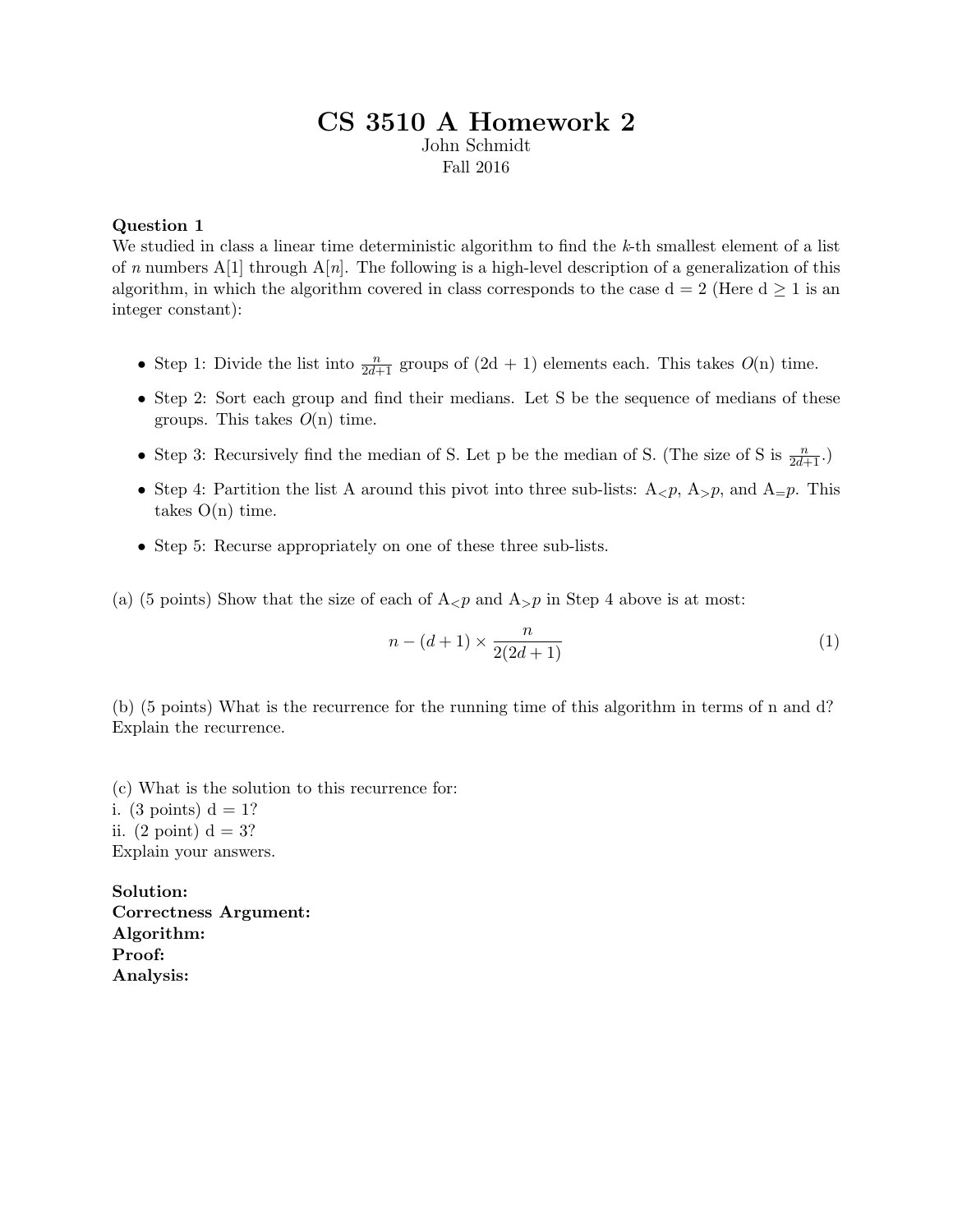# Question 2

(15 points) Describe an algorithm that, given an n-digit decimal integer a, outputs the square of that integer in O(n log n) time. Argue that your algorithm runs in O(n log n) time and that it is correct.

Solution: Correctness Argument: Algorithm: Proof: Analysis: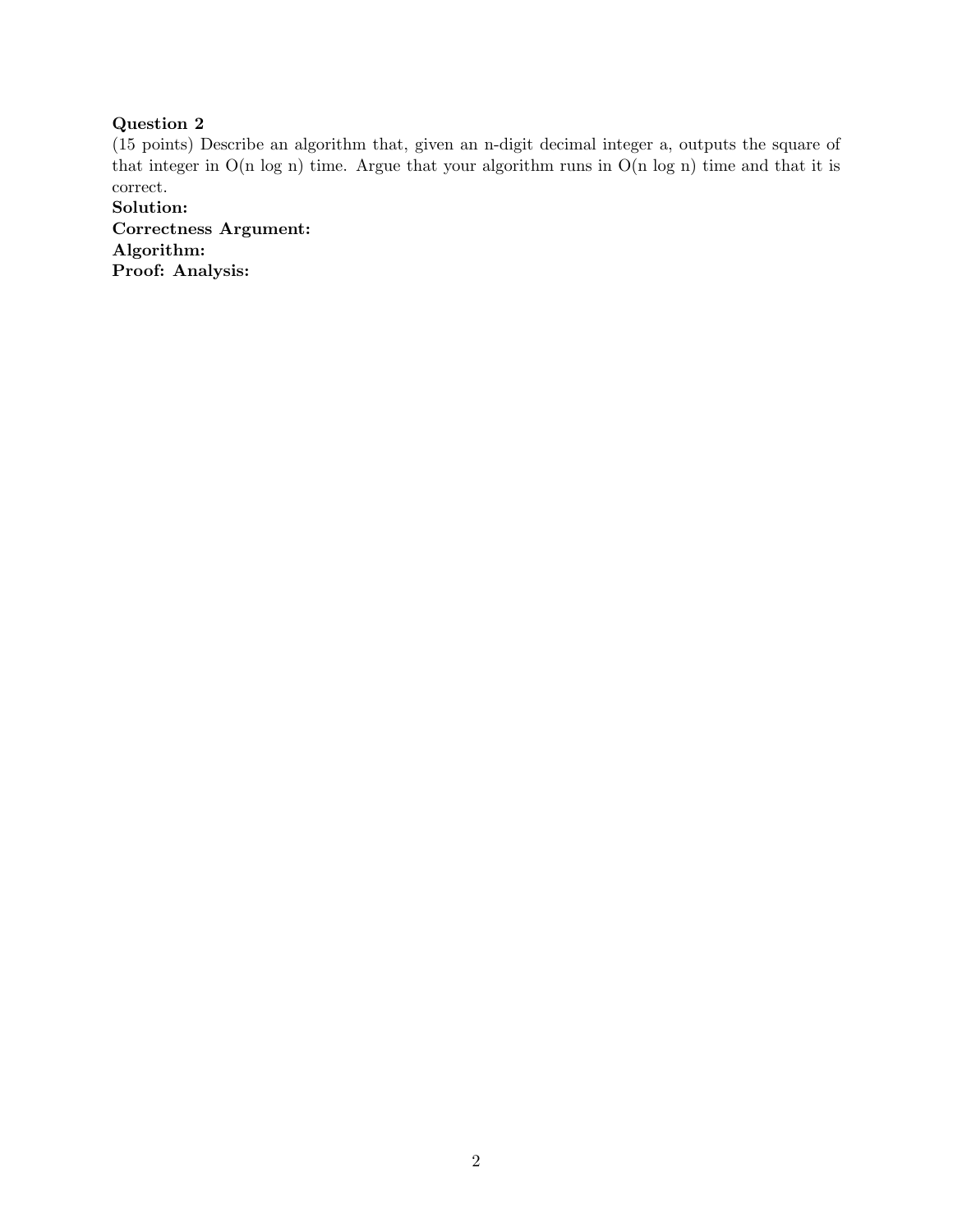#### Question 3

Consider the butterfly network discussed in class.

Let  $N = 8$ . The network has four columns of 8 nodes each. Let the columns be  $C_0$ ,  $C_1$ ,  $C_2$ ,  $C_3$ . Label the nodes in column  $C_i$  as  $C_{i0}$ ,  $C_{i1}$ ,...,  $C_{i7}$ . For  $0 \le i \le 2$ ,  $0 \le j \le 7$ , from each node  $C_{ij}$ in column i there are two edges (a left edge and a right edge) to nodes in column  $i + 1$ . Label the left edge as 0 and the right edge as 1. Denote this network by  $\beta$ 8.

A path in this network is such that: (a) it has three edges, and (b) it goes from a node in column 0 to a node in column 1 to a node in column 2 to a node in column 3.

Let  $(a0, a1, \ldots, a7)$  be a permutation of  $(0, 1, 2, 3, 4, 5, 6, 7)$ . We say that the network realizes the permutation (a0, a1,..., a7) if there are eight vertex-disjoint paths connecting  $C_{0,j}$  to  $C_{3,aj}$ for  $0 \le j \le 7$ .

Example: The network realizes the permutation  $(3, 6, 1, 4, 7, 2, 5, 0)$  with the following eight vertex-disjoint paths:

 $C_{0,0} \to C_{1,1} \to C_{2,3} \to C_{3,3}$  $C_{0,1} \rightarrow C_{1,0} \rightarrow C_{2,2} \rightarrow C_{3,6}$  $C_{0,2} \rightarrow C_{1,3} \rightarrow C_{2,1} \rightarrow C_{3,1}$  $C_{0,3} \rightarrow C_{1,2} \rightarrow C_{2,0} \rightarrow C_{3,4}$  $C_{0,4} \rightarrow C_{1,5} \rightarrow C_{2,7} \rightarrow C_{3,7}$  $C_{0,5} \rightarrow C_{1,4} \rightarrow C_{2,6} \rightarrow C_{3,2}$  $C_{0,6} \rightarrow C_{1,7} \rightarrow C_{2,5} \rightarrow C_{3,5}$  $C_{0,7} \rightarrow C_{1,6} \rightarrow C_{2,4} \rightarrow C_{3,0}$ (a) (10 points) Identify eight vertex-disjoint paths that connect  $C_{0j}$  to  $C_{3,aj}$  for  $0 \le j \le 7$ , where

$$
a_j = \left(\frac{5j^2 + 5j + 10}{2}\right) \mod 8. \tag{2}
$$

(b) (5 points) Show, with a counter-example, that this network cannot realize all permutations of  $(0, 1, 2, 3, 4, 5, 6, 7).$ 

Solution: Correctness Argument: Algorithm: Proof: Analysis: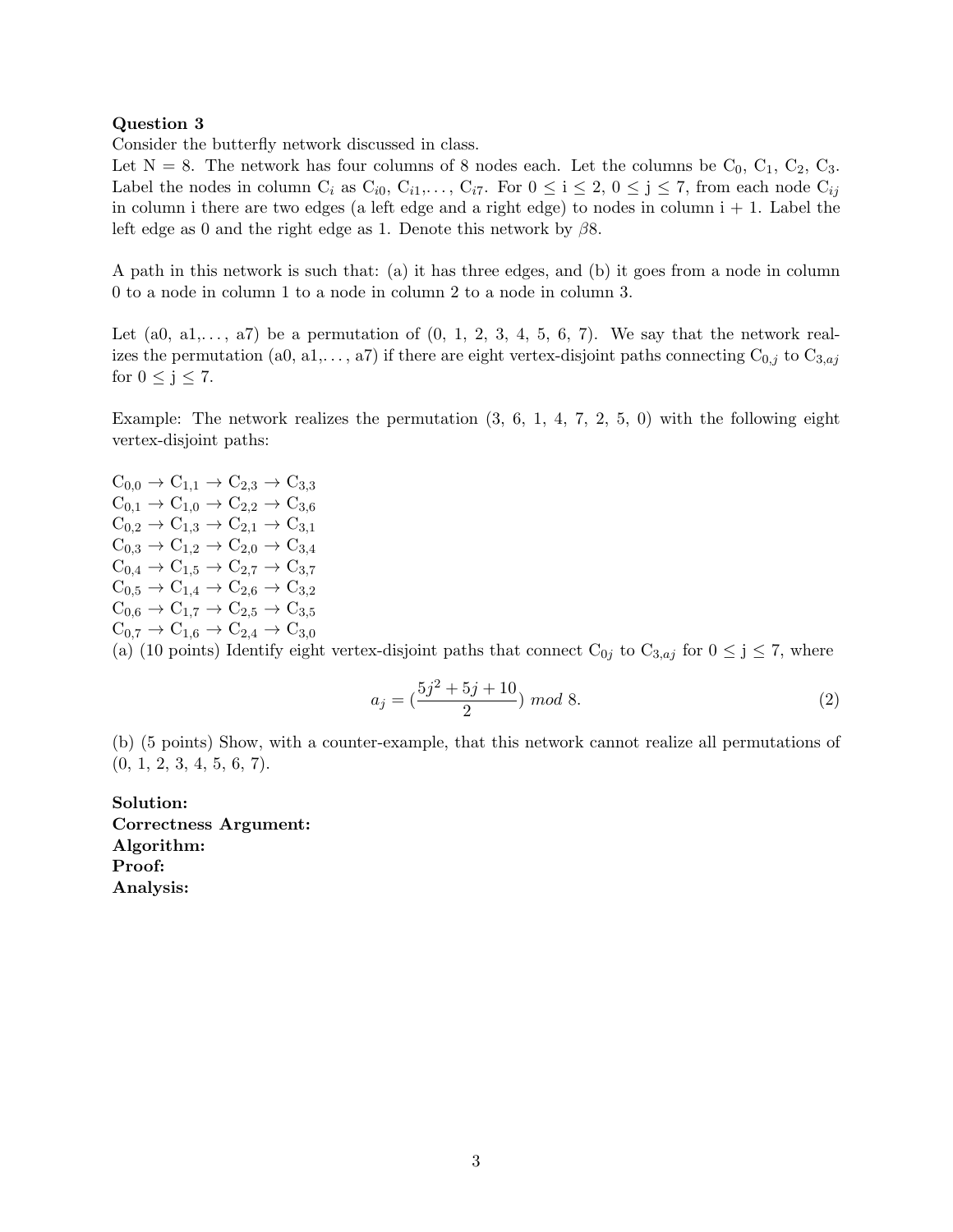#### Question 4

Let  $A(x) = a_0 + a_1x + \ldots + a_{N-1}x^{N-1}$  be a polynomial with N coefficients. Assume N is a power of 3.

Divide  $A(x)$  as the sum of three polynomials as shown below:

$$
A(x) = p_1(x^3) + xq_1(x^3) + x^2r_1(x^3), where
$$
  
\n
$$
p_1(x) = a_0 + a_3x + ... + a_{N-3}x^{N/3-1}
$$
  
\n
$$
q_1(x) = a_1 + a_4x + ... + a_{N-2}x^{N/3-1},
$$
 and  
\n
$$
r_1(x) = a_2 + a_5x + ... + a_{N-1}x^{N/3-1}.
$$
\n(3)

Let be a principal N-th root of unity. Recall that an element is a principal N-th root of unity if it satisfies the following two properties:

- $\bullet\;\omega^N=1.$
- $\omega^j \neq 1$  for  $1 \leq j \leq N$  1.

Let  $\omega 1$  be the inverse of . That is,  $\omega^{-1} \times \omega = 1$ . (a) Assume that the following two claims are true: **Claim 1:** For all  $0 \le j \le N/3 - 1$ ,  $(\omega^j)^3 = (\omega^{j+N/3})^3 = (\omega^{j+2N/3})^3.$ 

**Corollary:** For all  $0 \le j \le N/3$  - 1,  $A(\omega^j) = A(\omega^{j+N/3}) = A(\omega^{j+2N/3})$ .

**Claim 2:** Let  $\omega$  be a principal N-th root of unity. Then,  $\omega^3$  is a principal N/3-rd root of unity.

(b) (10 points) What does the following algorithm SPOLY compute? Justify your answer.  $SPOLY(A, N) \rightarrow R$ 

- i EVAL  $(A, N, \omega) \rightarrow U$
- ii For  $0 \le j \le N 1$  do:
- (a) V  $[j] = U[j] \times U[j]$
- iii EVAL(V, N,  $\omega^{-1}$ )  $\rightarrow$  R
- iv For  $0 \le j \le N 1$  do:
	- (a) R[j] =  $\frac{R[j]}{N}$

The procedure EVAL used by the algorithm above is:  $EVAL(A, N, \omega) \rightarrow U$ 

- i If  $N = 1$  Then Return(A[0]).
- ii A1 ← EV AL $(p_1, \frac{N}{3})$  $\frac{N}{3}, \omega^3$ )